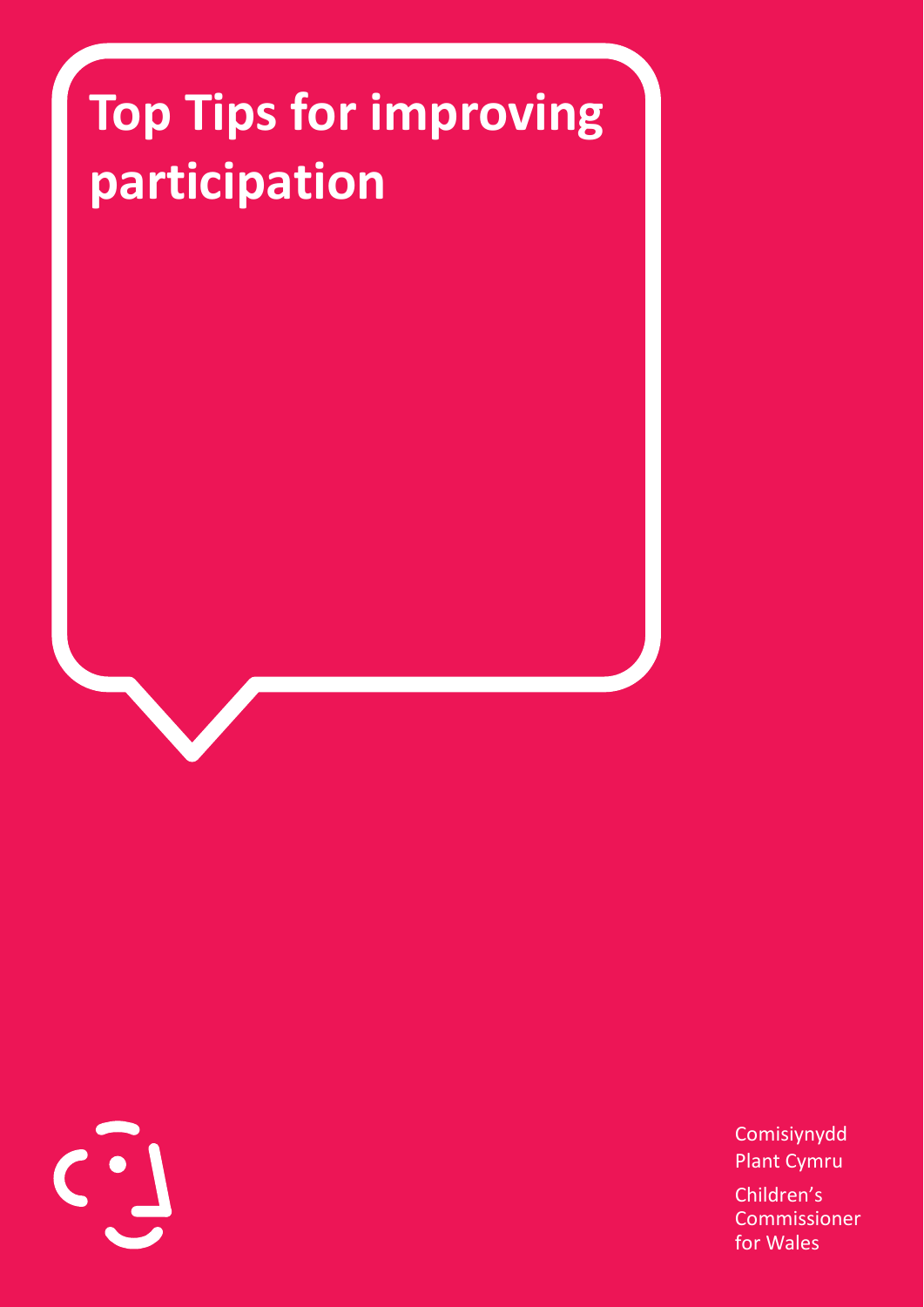**The Children's Commissioner has worked with her Advisory Panel of Young People to create suggestions for how a great school council could be created in a secondary school.** 

**These suggestions are based on the principles of [The Right Way: A Children's](https://www.childcomwales.org.uk/wp-content/uploads/2017/05/The-Right-Way-Education.pdf)  [Rights Approach for Education in Wales.](https://www.childcomwales.org.uk/wp-content/uploads/2017/05/The-Right-Way-Education.pdf)** 

**The following suggestions show how you can use the principles of a children's rights approach:**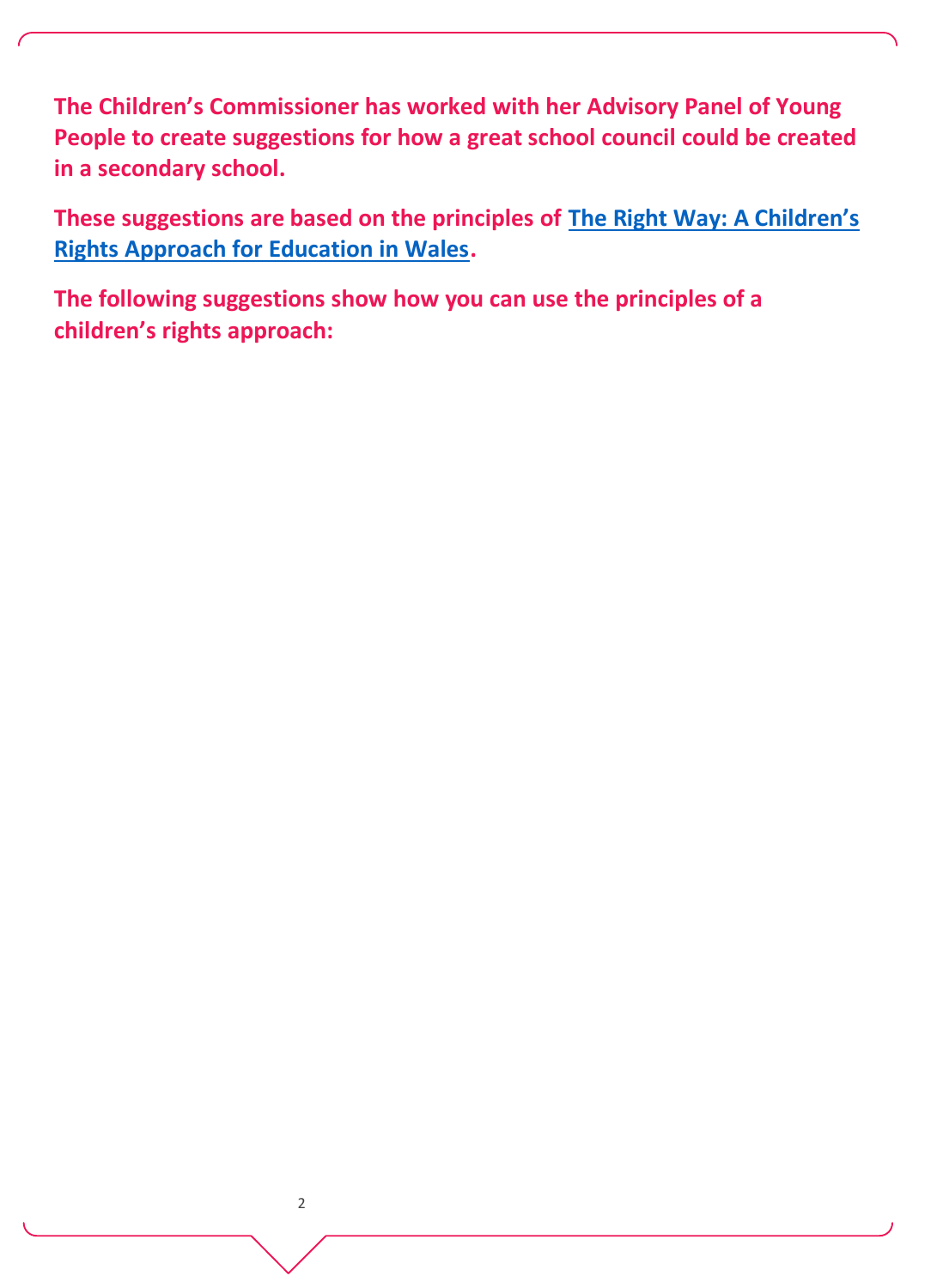**Embedding children's rights** – making sure children's rights are at the centre of participation in secondary schools

• The Head teacher makes sure all members of the school community (staff, pupils and governors) understand that the school council is set up to help pupils have a voice - Article 12 of the UNCRC.

**Equality and non-discrimination** – ensuring that ALL pupils have an equal opportunity to take part in decision making in school

- The school council runs an anonymous survey of their school community to see if there are any groups of young people that feel less able to take part in decisions and why they don't feel able to take part.
- The lead teacher for participation works with young people to try new approaches to increase diversity in the school council and ensure it is representative e.g. place for LGBTQ+, ALN reps.
- The school makes sure that voting can take place by secret ballot.

3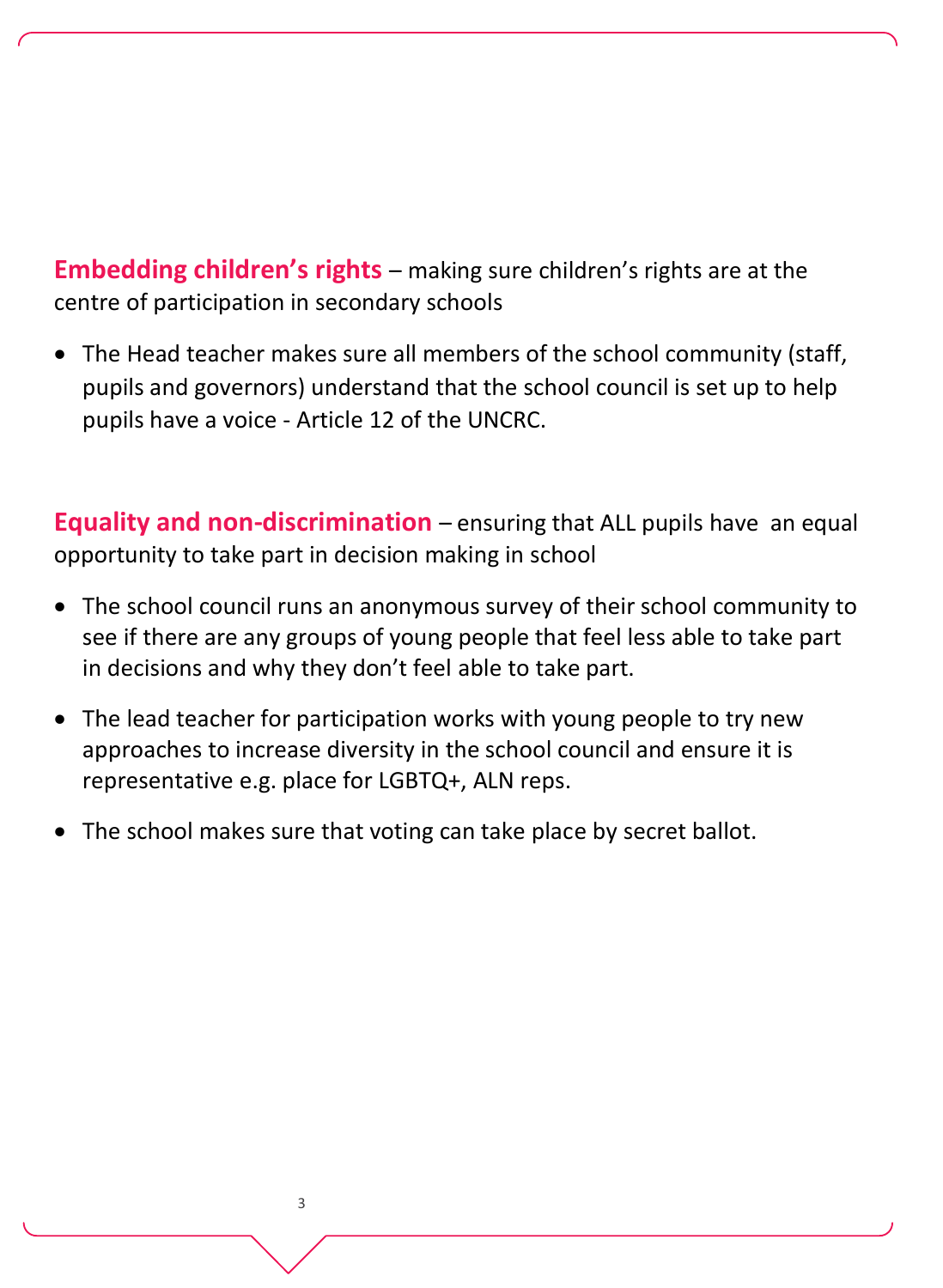**Empowering children** – giving young people the information they need to be able to take part in decisions and work with their school leaders and school governing body

- School Councils use the Children's Commissioner's [Make A Difference](https://www.childcomwales.org.uk/make-a-difference/)  [A Young Person's Guide for Taking Action](https://www.childcomwales.org.uk/make-a-difference/) for ideas and tools to hold meetings, consider different ideas, and make changes that they want to see.
- The school council considers the structure of the council and specific roles for pupils and ensures they feed into the governing body and understand how it works
- The school council lead teacher has enough time to develop participation in the school

**Participation** – ensuring that young people views are taken meaningfully into account

- The school council has a say about wellbeing in the school, in line with the [Framework for the whole school approach to emotional and mental](https://gov.wales/framework-embedding-whole-school-approach-emotional-and-mental-well-being)  [wellbeing.](https://gov.wales/framework-embedding-whole-school-approach-emotional-and-mental-well-being)
- School councils and school leadership teams use a structure for the school council to engage with the wider school population to inform and to feedback decisions.

4